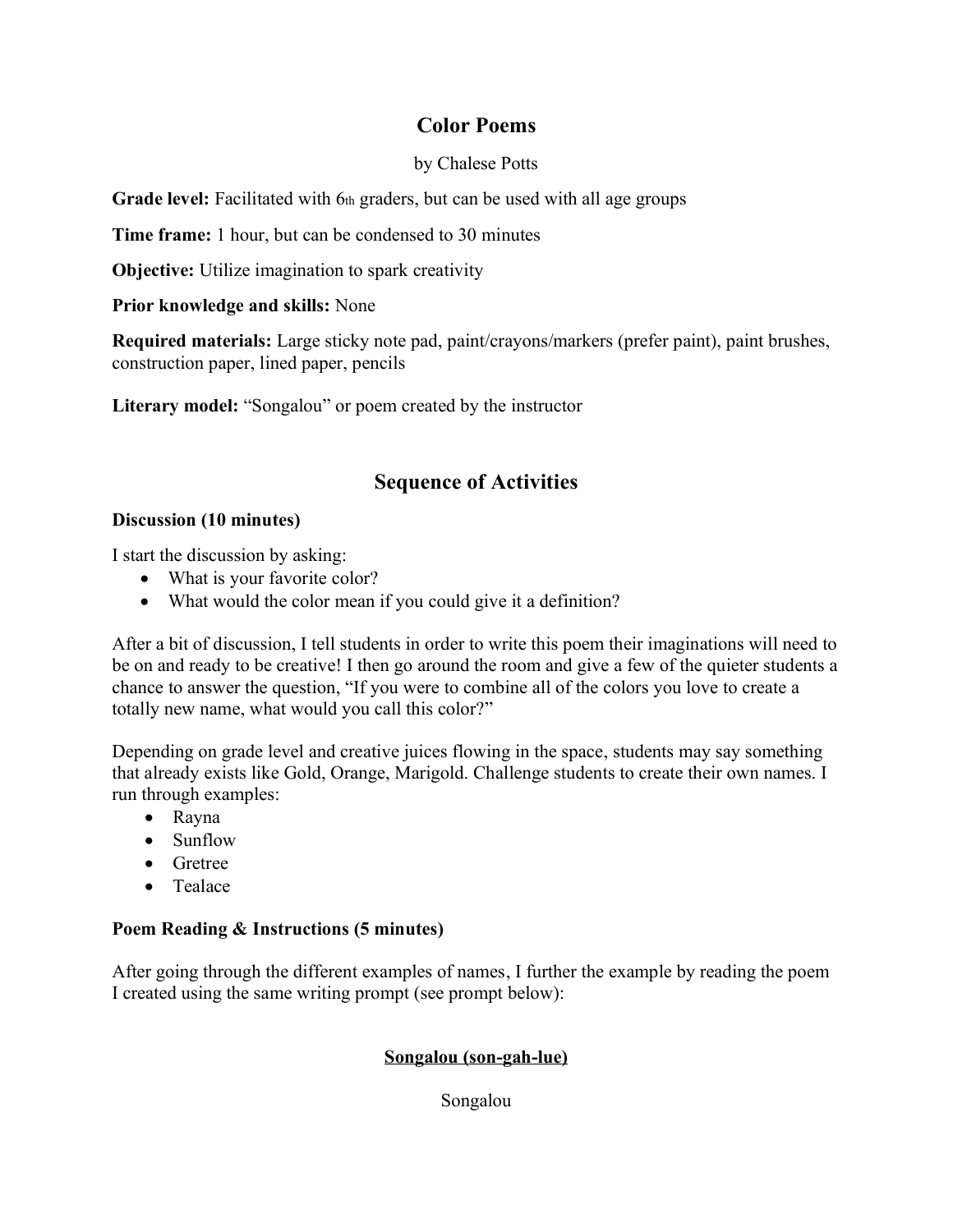A pink that vibrates into a wave of fuchsia The trailing off of softness to a heat of passion. The cradling of love, a back and forth motion of a rocking chair. It soothes, like a field of tulips singing in a sunset-kissed wind. Songalou Speaks to me an old Miles Davis Sunday morning clean kind of tune. Songalou my grandmothers hand a soft caress on my forehead. An embrace of safety. Songalou Smells pass like a sweep of the wind. A memory triggered. Songalou me Home Again.

After reading the example poem, run through all the instructions:

- 1. Describe what your color looks like.
- 2. How does it move?
- 3. How does it make you and others feel when they see it?
- 4. What does it mean to you?

I find it helpful to call on students to give you feedback and reinforce each step. Ask clarifying questions like "What did you hear me say?" "Who can explain to the rest of the class what this step means again?"

## **Color Name Creation (5 minutes)**

Allow the students to have five minutes to create solely the name of the poem.

#### **Individual Poem Writing (15-20 minutes)**

Tell students to begin working on the writing prompt. Again, restate the questions.

- 1. Describe what your color looks like.
- 2. How does it move?
- 3. How does it make you and others feel when they see it?
- 4. What does it mean to you?

The difficulty of these questions can change depending on age group/skills.

Give students 15 minutes to write their poems

#### **Revision (10 minutes)**

After the students have written their poems give them 10 minutes to revise their poems.